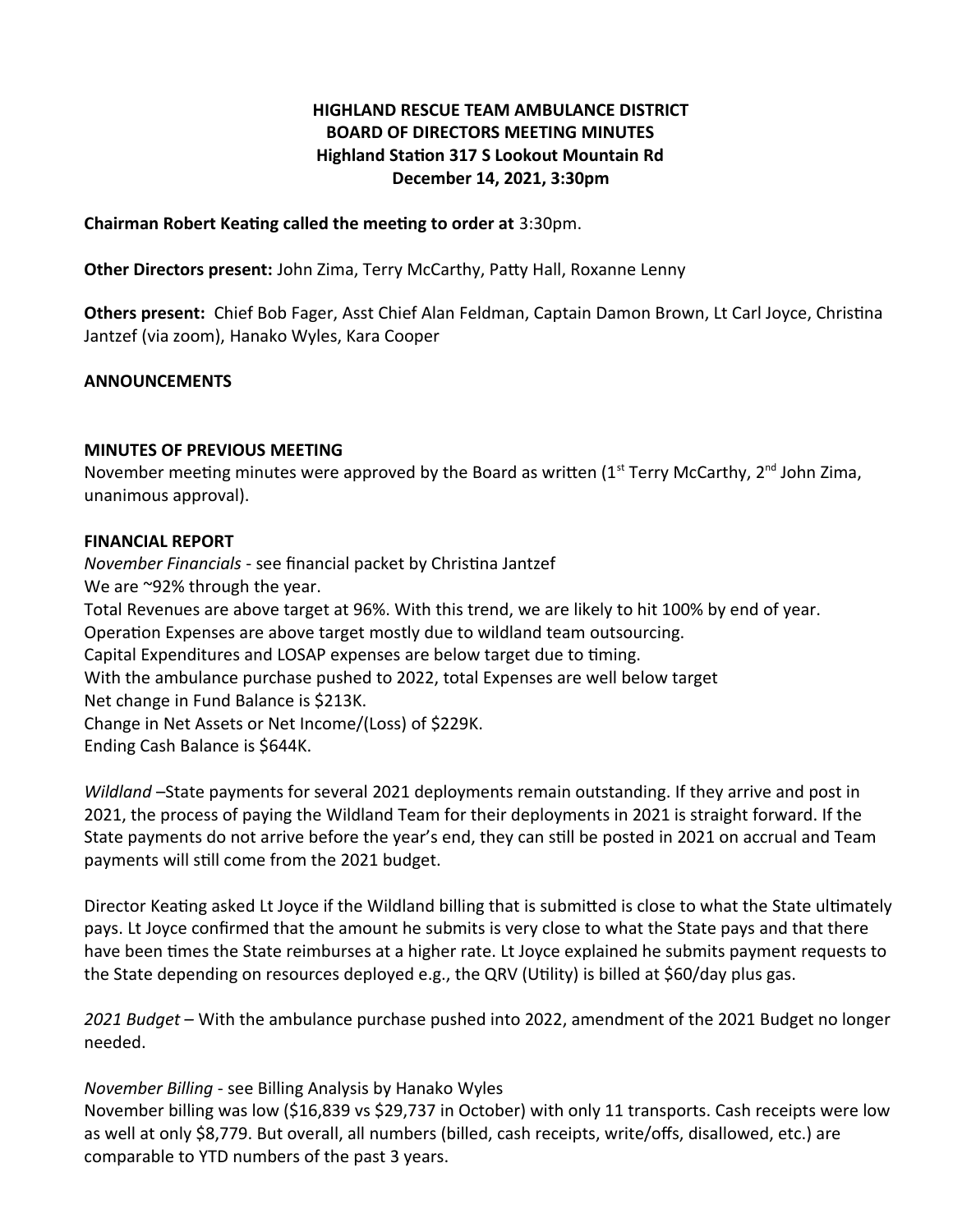Looking at collection efforts by BC Services, they are collecting about 10% on outstanding debts (\$10,122 on \$96,166 principal on the primary account, \$8,245 on \$94,345 principal on the secondary account since Oct 2020). BC Services takes 25% commission on any amount collected, charges no other fees. Director McCarthy asked Hanako to investigate other collections agencies' success rates and if the 10% debt collection rate is industry average.

## **CHIEF'S REPORT –** See written report by Chief Fager

YTD calls are 682 with 236 transports. 44 calls but only 11 transports in November.

*Staffing-* Currently we have 6 paid paramedics (3 FT, 1 PT, 2 PRN), 8 volunteer paramedics (2 newly certified), 1 volunteer EMT-I, 5 volunteer AEMTs (1 LOA, 1 Probationary), 26 volunteer EMTs (1 Reserve, 1 LOA, 3 Probationary) and 3 EMRs. Our next Rookie Class starts in January 2022. New member interviews are in progress, about 50% done. Interest remains high. We had a lot of  $3^{rd}$  riders these past weeks and 6 confirmed applicants for the new Rookie Class so far.

*New Ambulance –* The project manager gave us a new completion and delivery date of "very close to the end of January." Once assembly begins, they will have a more solid delivery date for us and will post progress pictures online for us to view. Chief will share the link with the Board. Once the ambulance is delivered from Washington State to Highland, the ambulance will go on the "road trip" as part of the contract. The "road trip" is 6000mi or 30 days whichever comes first. The mileage of the drive from WA to CO is counted towards the 6000mi.

*2022 Budget*- Chief Fager made the following changes to the 2022 Budget:

- Added funds to Capital Expenditures Chief Fager attended a 2-day EMS Financial Symposium in November. One of the speakers emphasized that one way to make a grant application more competitive is to add all monies from prospective grants and the entire cost of an item/project utilizing these prospective grants into a budget. This shows grant reviewers that you have put thought into the grant, the item/project, the amount it will cost and how the grant will help you get the item/project. Therefore, Chief has added the full cost of the new QRV along with the potential funds from the EMTS grant we are hoping to get under Capital Expenditures.
- . Lowered funds for Property and Liability Insurance*-* During the renewal process for our 2022 Property & Liability coverage, we changed the deductibles (mistakenly set low at \$0 - \$250 during the switch from Pinnacol to CSD Pool in July 2021) back to the levels we had on our previous P&L plan with Pinnacol. This lowered the insurance cost for 2022 significantly (several thousand dollars).
- Added funds to Training Damon is working on putting a rope rescue team together and asked to attend a weeklong rope rescue training next summer where he will learn the newest standards and equipment in rope rescue. He will then be certified to teach our members. The cost for this training has been added to the training budget.
- Added funds to Salaries
- Adjusted number for Tax Revenue Jefferson County Assessor's office sent the final Certification of Tax Valuation.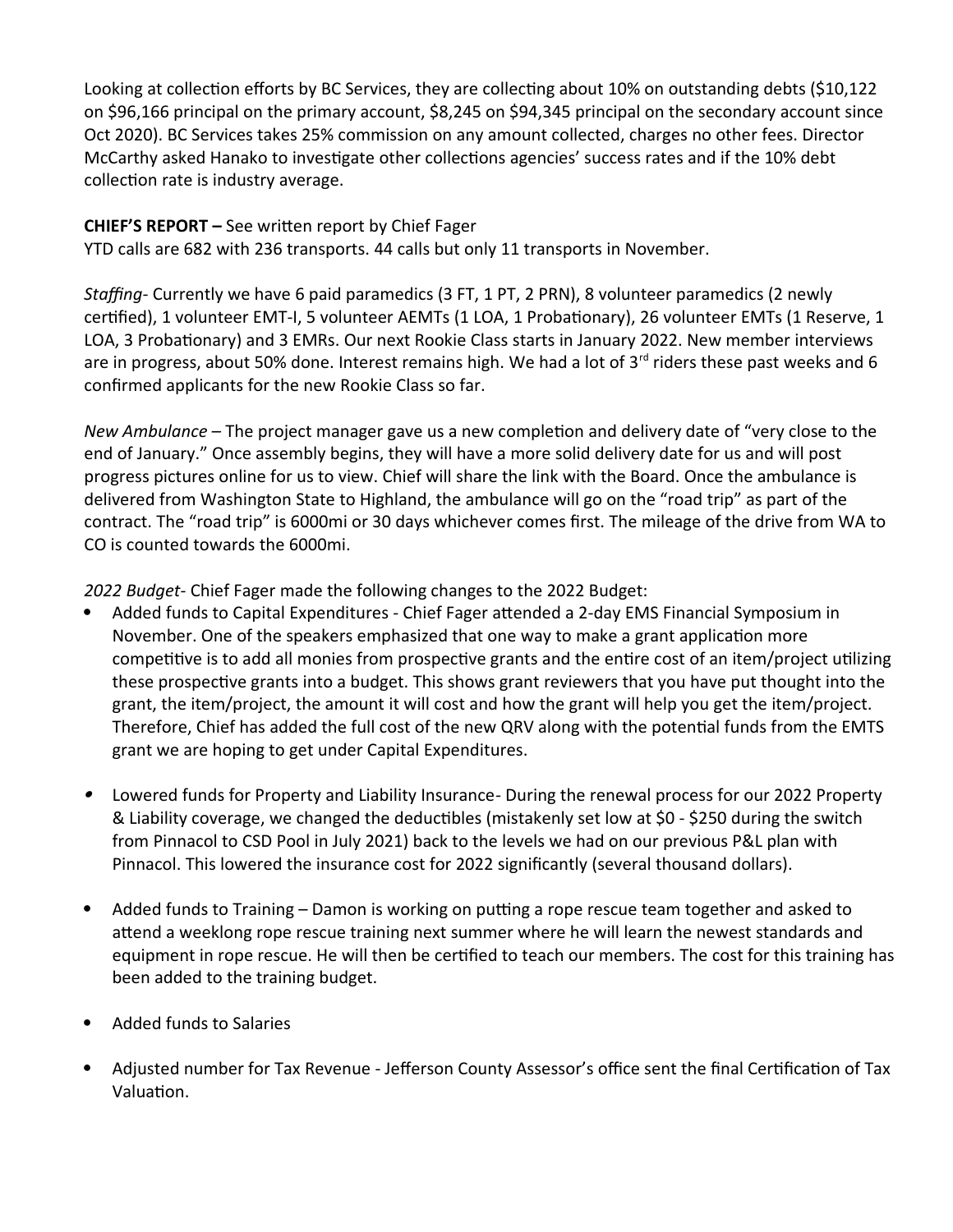*Merger with Neighboring Departments*- The Chiefs of Highland Rescue, Genesee Fire, Foothills Fire and Evergreen Fire met to discuss a merger/consolidation of all 4 departments. As with any merger there are pros and cons. Evergreen brings a well-established administration department, training facility, mechanic shop and established Community Paramedic program. All of which would benefit the smaller fire depts and Highland. A concern is that traditionally Evergreen Fire has only had paid medics and all medics must also be fire fighters. Starting January, however, Evergreen plans to recruit volunteer medics and will have a similar set up as Highland in that volunteers and paid medic work side by side. The four Chiefs plan on keeping this dialog open. Consolidating smaller fire departments to one larger department seems to be the trend. The Golden area fire departments (Golden, Fairmount, Pleasant View) have already begun the consolidation process. Golden Gate Fire is merging with Timberline Fire. The 285 corridor departments have been working on a merger as well.

A consolidation of Evergreen Fire, Genesee Fire, Foothills Fire and Highland is years out if it happens at all. There are a lot of variables to consider. Focusing on call volume, consolidating with Evergreen will give our members a significant increase in call volume (700 Highland vs 3500 Evergreen Fire). Most Highland members would welcome more calls while the Evergreen medics would welcome the extra medics to lessen their load. The possibility of establishing a station in Kittridge staffed by Indian Hills Fire was discussed as well.

The next step in the consolidation process is for the four Chiefs to meet again to have a more in-depth discussion on the pros and cons of consolidating and the various consolidation options. If the plans move forward, a study group to review what it would take to consolidate would be commissioned in 2023. The study should take about a year to complete. The final report would be passed on to the various Boards to approve. Once approved by all Boards, then the step of working out merge options would begin. Option one, form a Fire Authority (Each District remains independent with their own Board. Funds would be passed up to the Authority and managed by the Fire Authority Board). Option two, dissolve all Districts and form one new, big District and adopt the Mill Levy of the District with the lowest Mill Levy. This can be done without voter input. In our potential merge scenario, this would be Highland's Mill Levy of 3.5 which is too low for the fire departments. Option three, dissolve all Districts and form one new, big District with a Mill Levy set by the 4 Districts. This option must get voter approval. Chief Fager will keep the Board and membership in the loop as discussions with the other area Chiefs moves forward.

*ROSC-U CPR Devices*- Unfortunately, the maker of our units folded. We have 3 units at 10K each in our inventory with the last unit purchased only in April of this year. Chief Fager and Captain Brown decided to place a bulk purchase for the disposable supplies needed for their use while still available. This came at a cost of \$1800 putting the 2021 EMS Equipment line item over budget but gave us 5 years-worth of supplies. We will need to look at replacement devices the in next years.

### **NEW BUSINESS**

*2021 Audit* – Prior to voting on the engagement of Haynie & Company to complete Highland's 2021 audit, Director Keating asked Christina for her thoughts on Haynie & Company. Christina gave an overall positive review and recommended continuing their engagement certainly for this audit cycle as Hanako is new in her position and it is close to the begin of the audit process. Additionally, it was noted that Barbara DeBoer and Chief Fager also had positive feedback for Haynie & Company. The company was deemed "good to work with," "reliable," "knowledgeable", and "straight forward". As a government entity, Highland falls under very strict rules set by the government. To comply with these rules, Haynie must add extra steps and work which is reflected in their invoices. Moving forward, however, Christina felt collecting bids from other audit companies to see if Haynie & Company is still competitive in their pricing would be a good move. Director Lenny agreed. We are required to do an audit every year.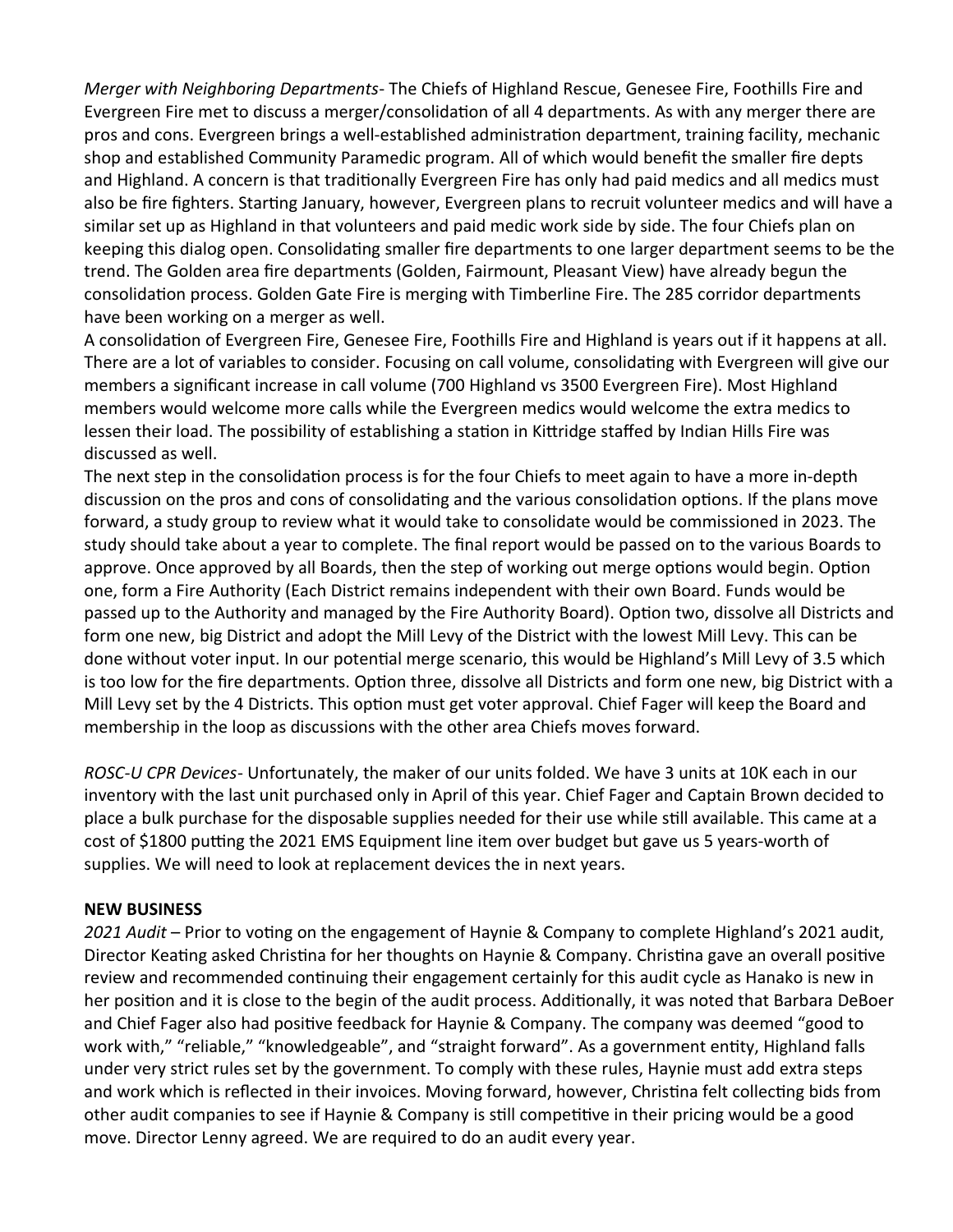# *The Board of Directors voted and unanimously approved to engage Haynie & Company to complete our 2021 Audit.*

*Bank Accounts* - 1<sup>st</sup> Bank account profile clean-up: on all 1<sup>st</sup> Bank accounts, the two authorized signers are now Director Lenny and Director McCarthy, Hanako and Christina have viewing rights (they can see account balances and transactions only). Checks need to be signed by both authorized signers. In May, when Director Lenny leaves the Board, she will need to be replaced by another Board member. Chase Bank account profile clean-up: Director Zima and Director McCarthy are the two authorized signers on the Chase checking account (used for patient payments), Christina and Hanako have viewing rights.

*2022 Board of Directors Meeting Schedule* – Hanako made the date revision as requested in the November Board Meeting. The new version was approved and can now be added to our Transparency Notice and filed with DOLA.

## **OLD BUSINESS**

*2022 Budget* **–** Prior to a vote on approving the 2022 Budget, Director Keating wanted the following points of the 2022 Budget clarified:

- Fuel- Director Keating confirmed with Chief Fager that enough funds had been added to the Fuel line item to accommodate the rising costs on propane and diesel. -yes, they have.
- Station Improvements- Director Keating wanted clarified what the funds in the Station Improvement line item were for. Chief Fager responded that the wish list includes adding storage cabinets in the training room, upgrading the old furniture in the the bedrooms, adding lockable cabinets for the paid staff who spend regular overnight shifts at the station, and investing in stainless steel appliances to make the kitchen appliances match. Chief Fager added that not all projects will get checked off the list in one year, but these are projects that will improve the look and quality of the station. Director Lenny added that polishing up the station is a worthwhile endeavor. It shows we value our volunteers, members. They spend long shifts at the station volunteering their time. Also, it looks attractive to new applicants and visitors. They see a professional, well put together agency.
- Rope Rescue Training- Director Keating asked Captain Brown to elaborate on the rope rescue training he wants to attend next summer. Cpt Brown explained there is high demand among Highland members to form a rope rescue team. Years ago, Cpt Brown was a certified instructor. However, new technology standards and equipment have been added to rope rescue. This course will bring his knowledge up to date with the newest National standards. Two officers from Foothills Fire attended the same rope rescue training last summer and highly recommended this training. Cpt Brown will bring all he learned back to Highland, train all interested members to the newest standard. This ensures Highland and Foothills Fire members are operating with the same set of skills and methods on scene unifying rescue efforts and ultimately benefitting the patient.

## *Vote to approve Resolution No. 2021-03, Combined Resolutions of The Highland Rescue Team Ambulance District Adopting the Budget, Setting the Mill Levy and Appropriating Sums of Money. Director McCarthy made the motion to approve, Director Lenny seconded. Unanimously approved.*

*Annual Awards Party***-** Director Keating inquired when and where the annual awards party will be held this year: back at Mt Vernon Canyon Club in February as has been traditionally or again as a summer picnic as